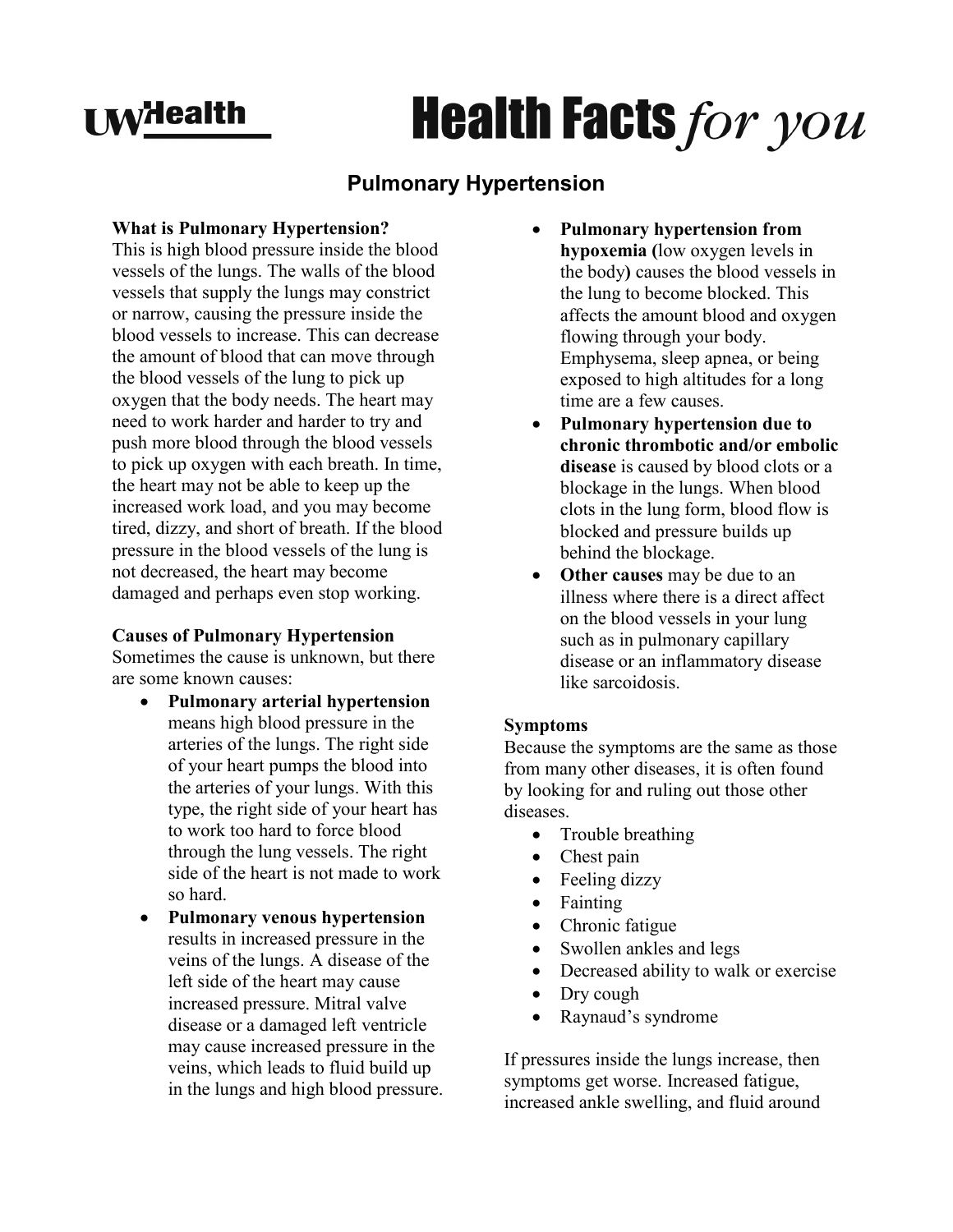the lungs and the abdomen are present with severe pulmonary hypertension.

#### **Treatment**

This is a long-term disease. Although it cannot be cured, it can be managed. Discuss the treatment plans with your doctor:

- **Manage the cause.** If you have a disease that caused the hypertension, that disease must be treated also.
- **Take medicines.** Today, there are many medicines to help manage most people with pulmonary hypertension. You must know your medicines and how they should be taken.
- **Use oxygen.** Low levels of oxygen in your blood will make the problem worse and increase the heart's workload. Some patient's need to wear oxygen in order to increase these levels.
- **Surgery** can help correct congenital heart problems (birth defects), improve blood flow when old, scarred blood clots are removed, and repair or replace damaged heart valves. Lung or heart/lung transplant may be an option if other treatments have failed.

#### **Medicines**

Not every person with Pulmonary Hypertension needs each of the medicines listed below. Since each person is different, their prescribed medicine plan may be different.

#### **Blood thinners**

Types: Coumadin® (warfarin) Function: This medicine makes the blood less likely to clot or form a blockage.

#### **Calcium channel blockers**

Types: Nifedipine (Procardia®/Adalat®), Amlodipine Besylate (Norvasc®), Diltiazem Hydrochloride (Cardizem®, Cartia XT®) Function: These work to decrease the pressure inside the lungs of some people with Pulmonary Arterial Hypertension.

#### **Diuretics ("water pills")**

Types: Lasix (Furosemide®), Bumex (Bumetanide®), Demadex (Torsemide®), Aldactone (Spironolactone®) or metolazone Function: These work to get rid of extra body fluid.

#### **Endothelin Receptor Antagonist**

Types: Bosentan (Tracleer®), Ambrisentan (Letairis®)

Function: This works to reduce the high blood pressure in the blood vessels of the lungs and may allow the heart to work easier.

#### **Phosphodiesterase Type 5- Inhibitors**

Types: Sildenafil (Viagra<sup>®</sup> or Revatio<sup>®</sup>), Tadalafil (Adcirca®) Function: This works to reduce the high blood pressure in the blood vessels of the lungs and may allow the heart to work easier.

#### **Prostacyclin Analogue**

Types: Epoprostenol (Flolan®, Veletri®) Treprostinil (Remodulin®, Tyvaso®), Ventavis (Iloprost®) Function: These drugs directly dilate lung blood vessels and reduce blood pressure in the lungs. Flolan<sup>®</sup> is given by a nonstop intravenous (IV) infusion. Remodulin<sup>®</sup> is given through a constant subcutaneous (under the skin) or IV infusion. Iloprost<sup>®</sup> is inhaled (like a breathing treatment) every 2- 3 hours and Tyvaso® is inhaled 4 times daily.